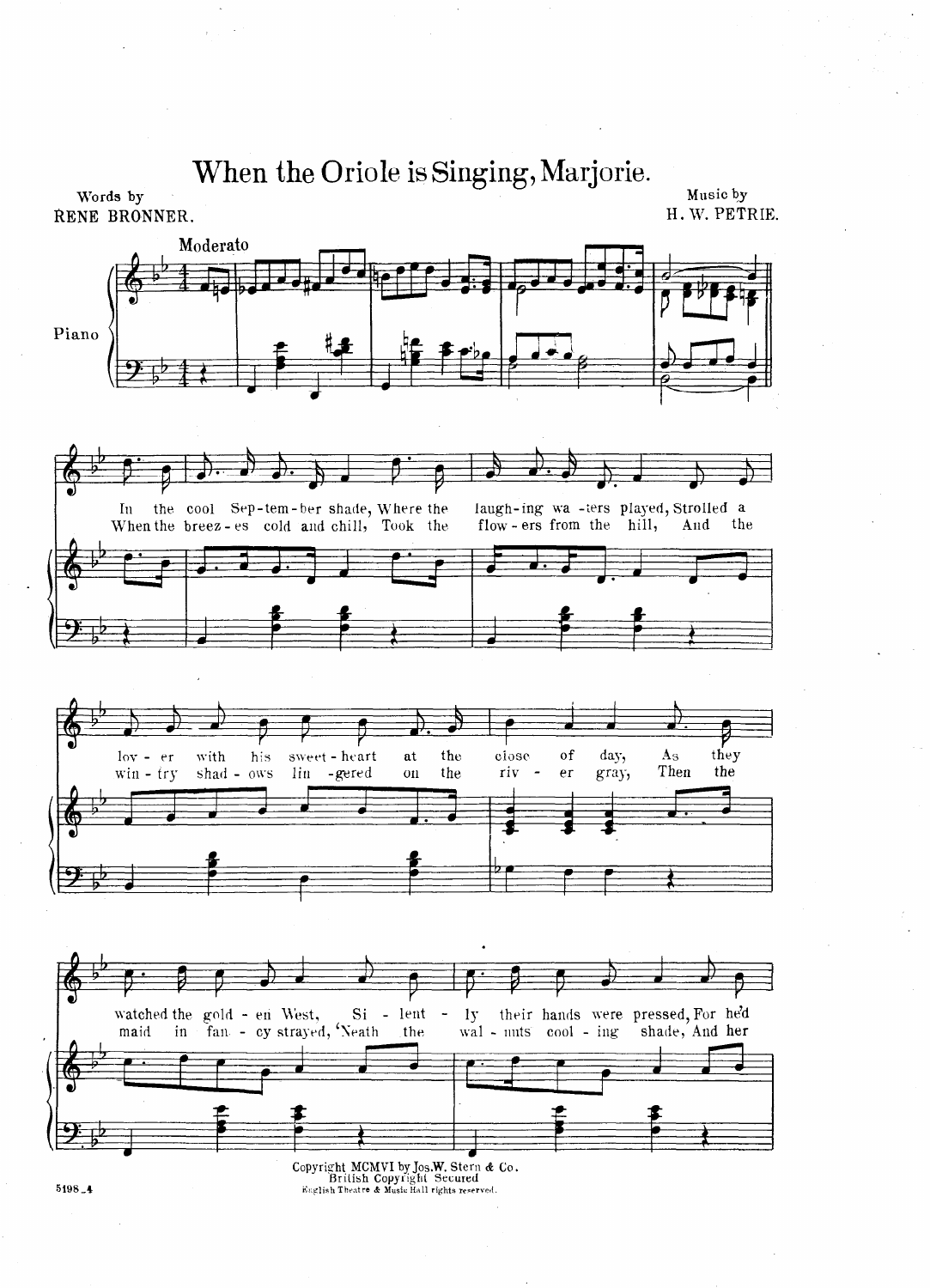

 $\frac{1}{2}$ 

 $\mathcal{P}$ 

 $\bf{3}$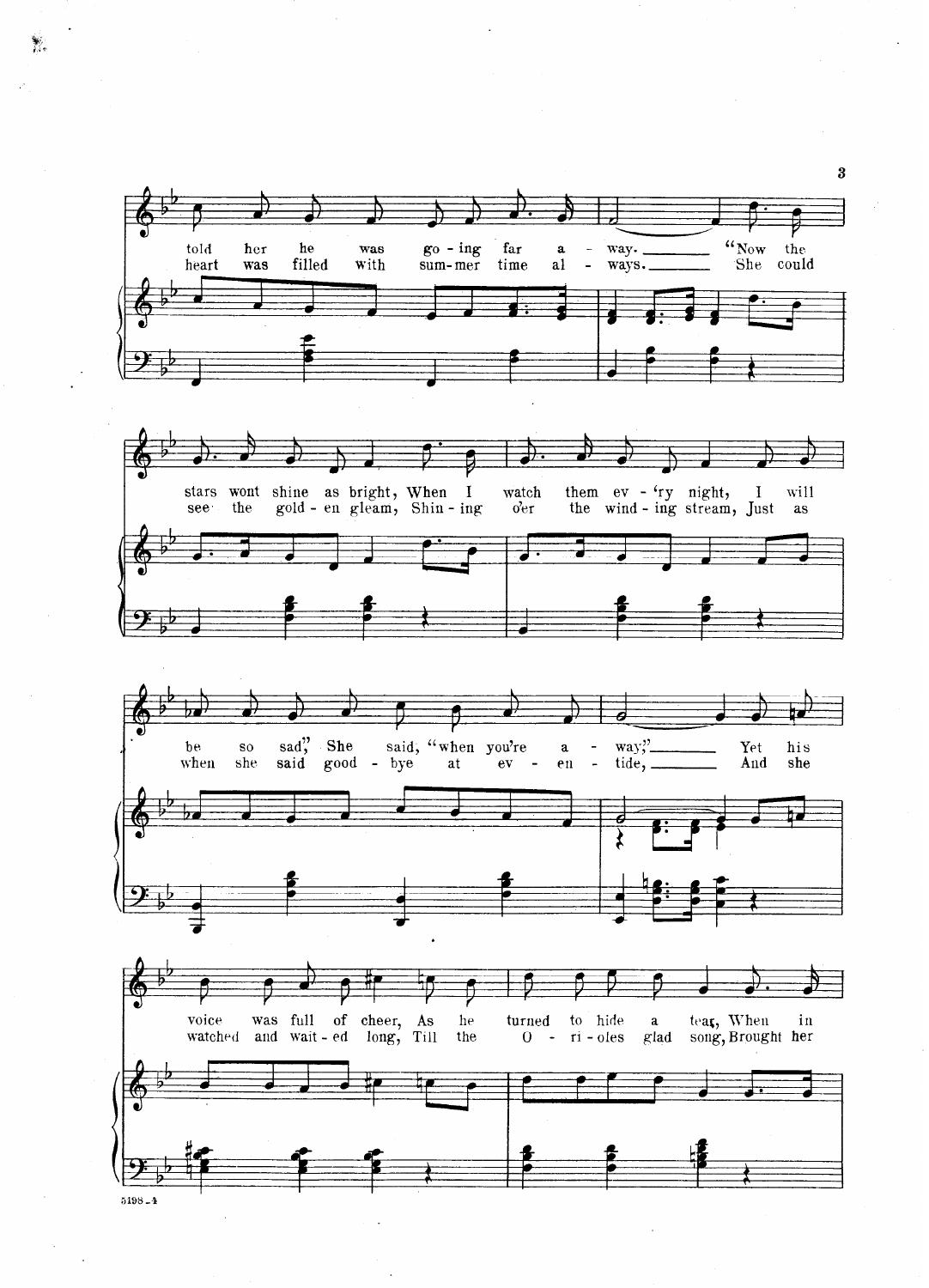

 $5198 - 4$